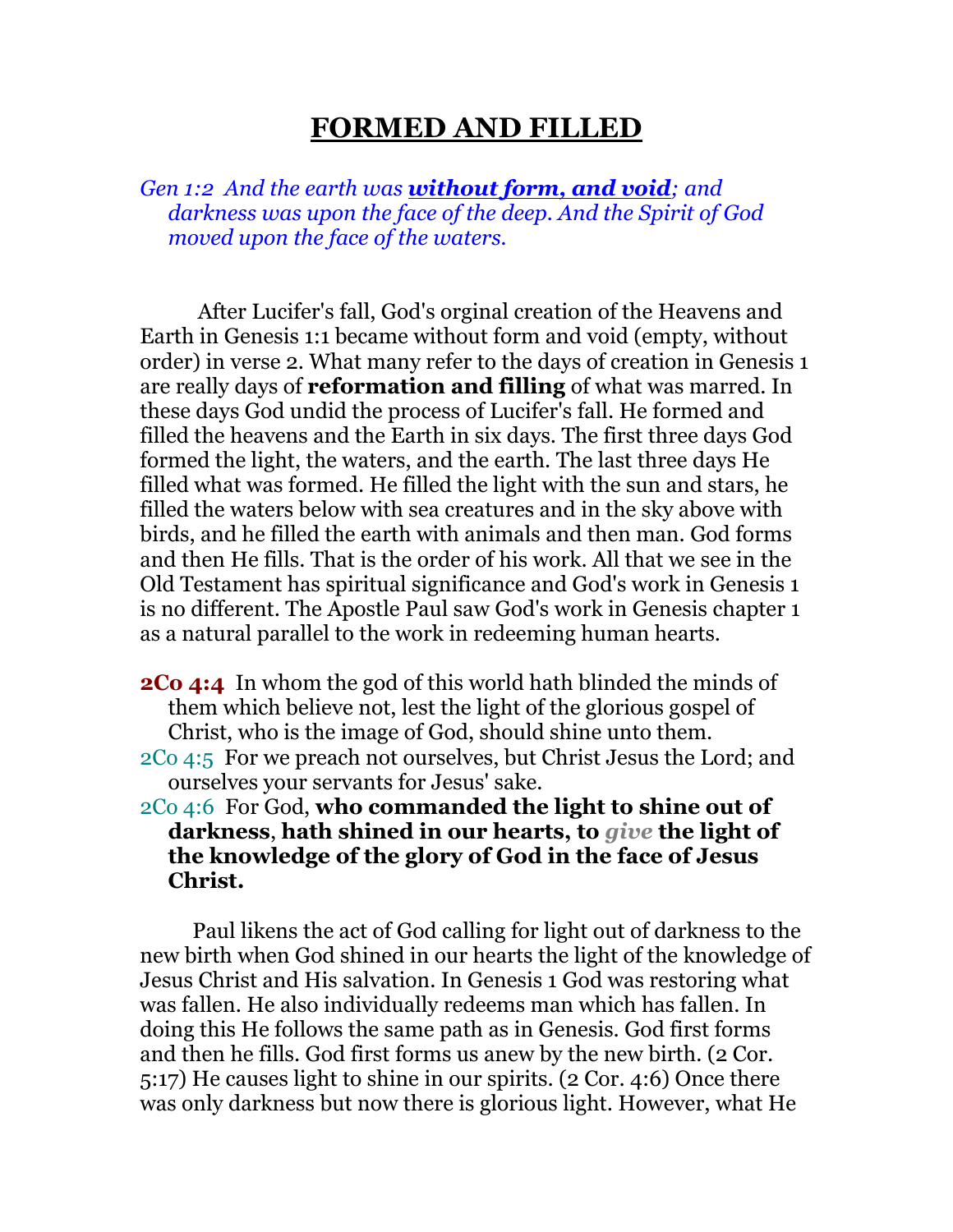forms He definitely seeks to fill! After the new birth He offers freely the infilling of the Spirit for those who are born again. He forms and He fills. (Acts 2:39) This deals with the spirit of man. However, we have another part of us that God desires to form and fill. That is our soul. How does God desire to form our soul?

## Gal 4:19 My little children, of whom I travail in birth again until Christ be **formed** in you,

 Here Paul calls these people in Galatia as "children". They are saved. They have had the spiritual formation of salvation in their spirits. Paul wanted them to go further to have Christ formed within their souls. He desired that the Christ be formed within them (their souls and actions). What was keeping Christ from being formed in them? It was legalism! Trying to earn God's blessings upon their life by their performance and personal obedience was causing the life of Christ from forming in them. Understanding the grace of God will cause Christ to be formed in your soul. When your mind gets renewed to the fact that it is God's goodness, blessing, and provision freely given to you based upon Christ's perfect performance actually is what empowers you to an obedient and God honoring life it is then that Christ is formed within your soul. After we renew our minds to grace He then is ready to fill us with all of the fruits of His Spirit.

Php 1:11 **Being filled** with the fruits of righteousness, which are by Jesus Christ, unto the glory and praise of God.

 God will fill you when you realize that you are righteous (just as you ought to be) in Christ freely by His grace. It is believing your are righteous (just as you ought to be) that produces the fruit of righteousness in your life. His righteousness in you produces right behavior and speech. Fruit is produced by drawing upon the life of another. The Christian life is not one that is produced by the effort of the Christian but it is produced by faith in the life of God through His Spirit which is lived out through the Christian. It is having revelation of and appropriating Galatians 2:20 that fruit is produced- *I have been crucified with Christ, nevertheless I live, yet not I, but Christ lives in me, and the life I live in the flesh I live by faith in the Son of God Who loved me and gave Himself for me.*